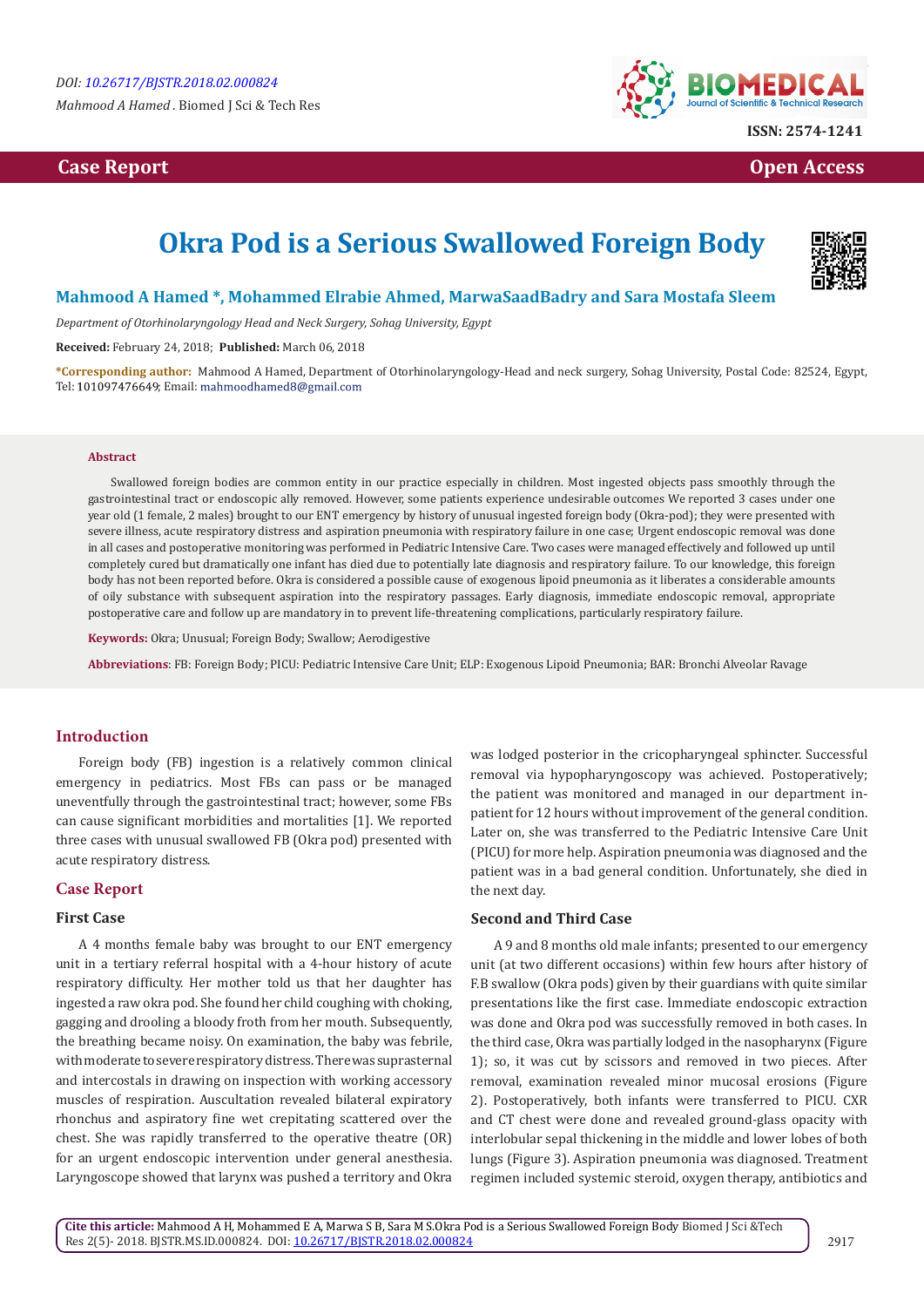raceme nebulizer. Marked improvement of their chest condition was observed and oral feeding started within 2 days. They were discharged one week after PICU admission. Regular weekly follow

up for one month then monthly for 3 months revealed nothing abnormal as regard their clinical and radiological examination [1].



**Figure 1:** Okra pod is filling or pharynx with upper part passing behind uvula and lower end in post-cricoids area.



**Figure 2:** Mucosal erosions in or pharynx and post-cricoids after FB removal.



**Figure 3:** CT chest showing ground-glass opacity with interlobular sepal thickening.